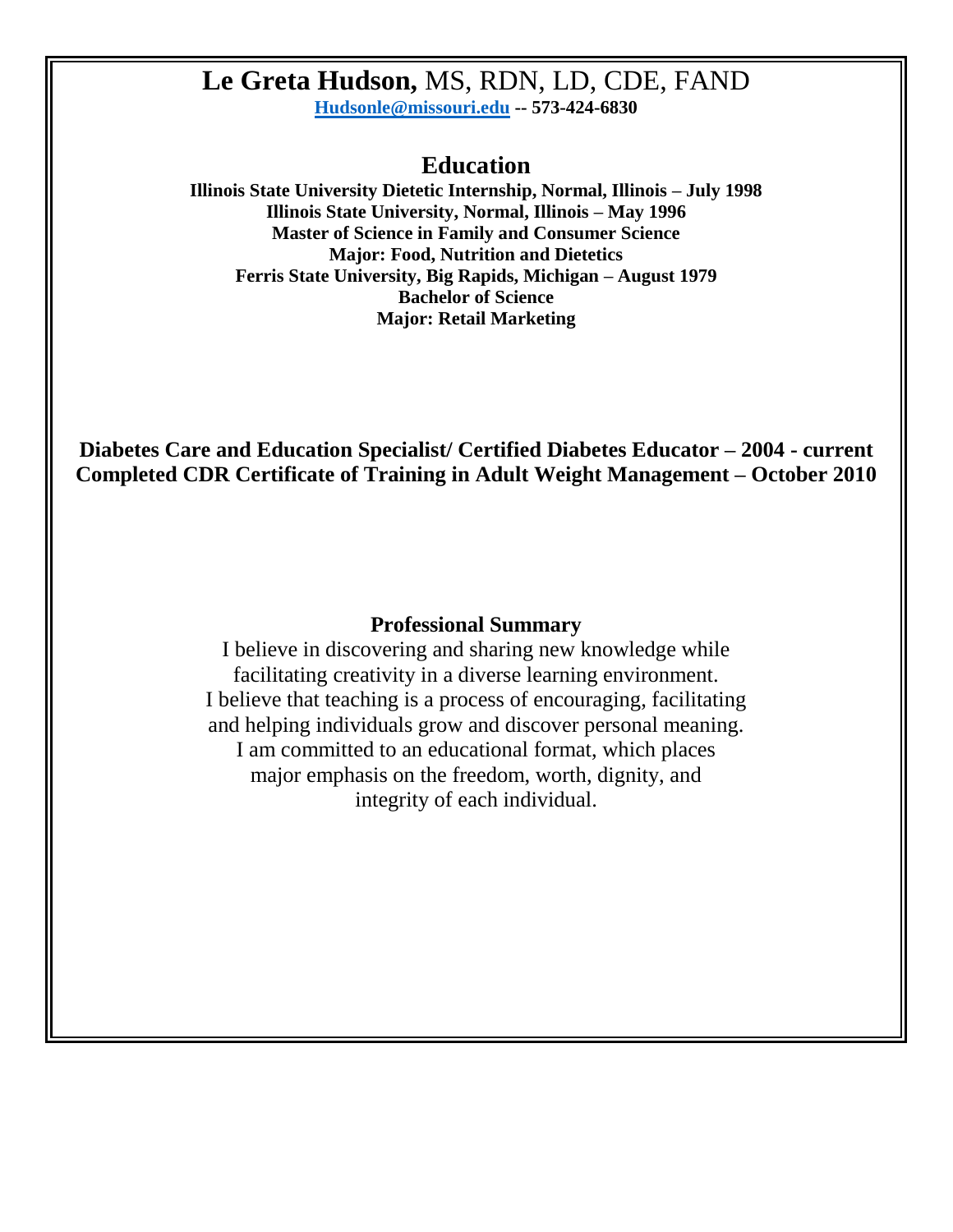# **Professional Work Experience**

- **University of Missouri: Assistant Teaching Professor – August 2014 – 2019 Adjunct Instructor- August 2003 – July 2014 & August 2019 - current**
- **Jefferson City Medical Group: Weight Treatment Center-CLINCAL DIETITIAN September 2009 – December 2011**
- **Longitude Health, Inc. INDEPENDENT CONTRACTOR August 2008 – December 2011**
- **Boone Hospital Center –CLINICAL DIETITIAN – Certified Diabetes Educator September 2000 – December 2008 (contract August 06 – December 08)**
- **Medtronic-Minimed, Inc. - CERTIFIED PRODUCT TRAINER July 2005 – August 2007 (contract)**
- **St. Joseph Medical Center - OUTPATIENT DIETITIAN June 1999-May 2000**
- **Illinois State University - INSTRUCTOR/LECTURER August 1996-May 2000**
- **McLean County Public Health Department - NUTRITIONIST December 1998-May 2000 Women, Infants, and Children (WIC)**

| <b>Allstate Insurance Company</b><br>Sept. 1988-March 1990 | <b>HUMAN RESOURCE DIVISION MANAGER</b>            |
|------------------------------------------------------------|---------------------------------------------------|
| <b>Jan. 1988-August 1988</b>                               | <b>SENIOR STAFF HUMAN RESOURCE REPRESENTATIVE</b> |
| June 1987-Dec. 1987                                        | <b>MANAGEMENT ROTATIONAL DEVELOPMENT</b>          |
| Jan. 1985-May 1987                                         | <b>OPERATIONS UNIT MANAGER</b>                    |
| Oct. 1982-Dec. 1984                                        | <b>OPERATIONS UNIT SUPERVISOR</b>                 |
| <b>K-Mart Department Stores</b>                            |                                                   |

**July 1980-October 1982 ASSISTANT STORE MANAGER**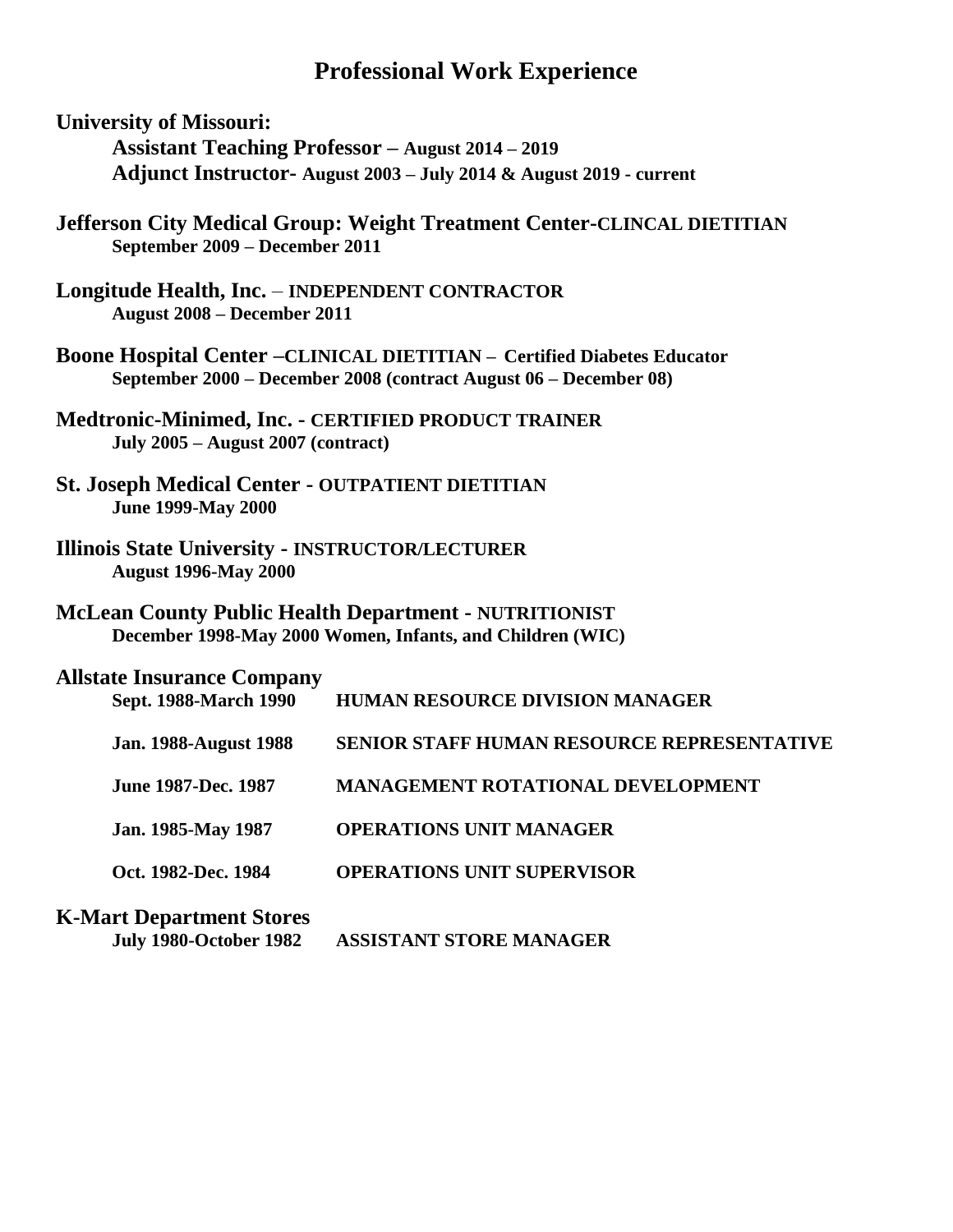# **Teaching Experience and related Course Work/Experience University of Missouri (Columbia) Teaching Assignments**

### **August 2003 – 2019**

### **Simulation in Dietetics: Coordinator/Simulationist – Fall 2015 - current**

Researched and facilitated Simulation in dietetics for the University of Missouri- Coordinated Program in Dietetics. Incorporated simulation to increase student confidence dealing with complex situations in a safe environment without compromising patient safety. Participated in designing and testing simulation modules to educate and train students to perform as competent RDN's (Medical Nutrition Therapy Simulations by SeAnne Saffii-Waite).

### **Diet Therapy for Health Professionals (NEP2380) Summer Semester-ON LINE.**

Designed and facilitate an 8-week on-line course. Objectives are the same as stated during spring semester.

#### **Professional Development 1 and 2 (NEP 7385/7390) Fall/Spring Semesters**

Supported students with career exploration and assessment; resume writing and interviewing skill to prepare them for final rotations; comprehensive exams in preparation for RD Exam process. Facilitate presentations and discussions that focus on issues and trends in dietetics. Discussions are used to encourage the development of skills and attitudes that foster life-long professional learning.

#### **Study Abroad in Florence, Italy: Mediterranean Diet and Lifestyle (NEP3131) Summer (2010 – 2017) Winter (2013) Intersession; 2 sessions-Student & Health Professional (2012-2013)**

Designed course to explore the health benefits of the Mediterranean diet and lifestyle. Faculty lead course that focuses on food, nutrition and physical activity policies and practices of Tuscany through field trips, site visits, interviews, culinary courses, classroom presentations and group discussions.

#### **Food Service Management & Advanced Food Service Management/ Supervised Practice Experiences (NEP 3290, 4280, 4590) – Spring/Fall Semester**

Practicum designed to assist students in applying marketing and budgetary principles in the foodservice industry. Working in conjunction with Campus Dining Services (CDS), student design a business, present a business plan, ideas and concepts to CDS administration for potential implementation.

### **Community Nutrition and Supervised Practice Experience (NEP4590, 3590) – Fall /Summer Semesters**

Practicum designed to explore and apply the concepts and techniques of nutrition programming in a community setting. Working in conjunction with a community food pantry and WIC, students deliver programs on lifestyle management and services that promote consumer health.

#### **Teaching and Counseling Techniques in Dietetics & Assistant for Supervised Practice Experience (NEP3390, 3400) – Fall Semester**

Students are able to apply principles and theories of learning, resources, methods and techniques for teaching food/nutrition principles and dietary guidelines; evaluate group dynamics and practice facilitation skills; learn basic counseling skills, theories and methods used in nutrition care of individuals and groups**.**

#### **Clinical Instructor – Senior Dietetic Interns (NEP4381) – Fall Semester**

Liaison/coach between students and preceptors to assess progress and acquisition of competencies during their fall clinical rotation. Monitor student progress to ensure learning is at the appropriate level and pace expected; compare student workloads in different facilities; during site visit review and discuss 1-2 patients to foster critical thinking skills.

#### **Diet Therapy for Health Professionals (NEP2380) – 2003 - 2015 Fall/Spring Semesters**

Students gained a basic understanding of nutrition principles and how the human body utilizes nutrients; role of diet and other factors as causation for diseases; familiarity with common diet-related diseases; treatment of disease conditions with emphasis on nutritional care; and changes in nutritional requirements across the life cycle.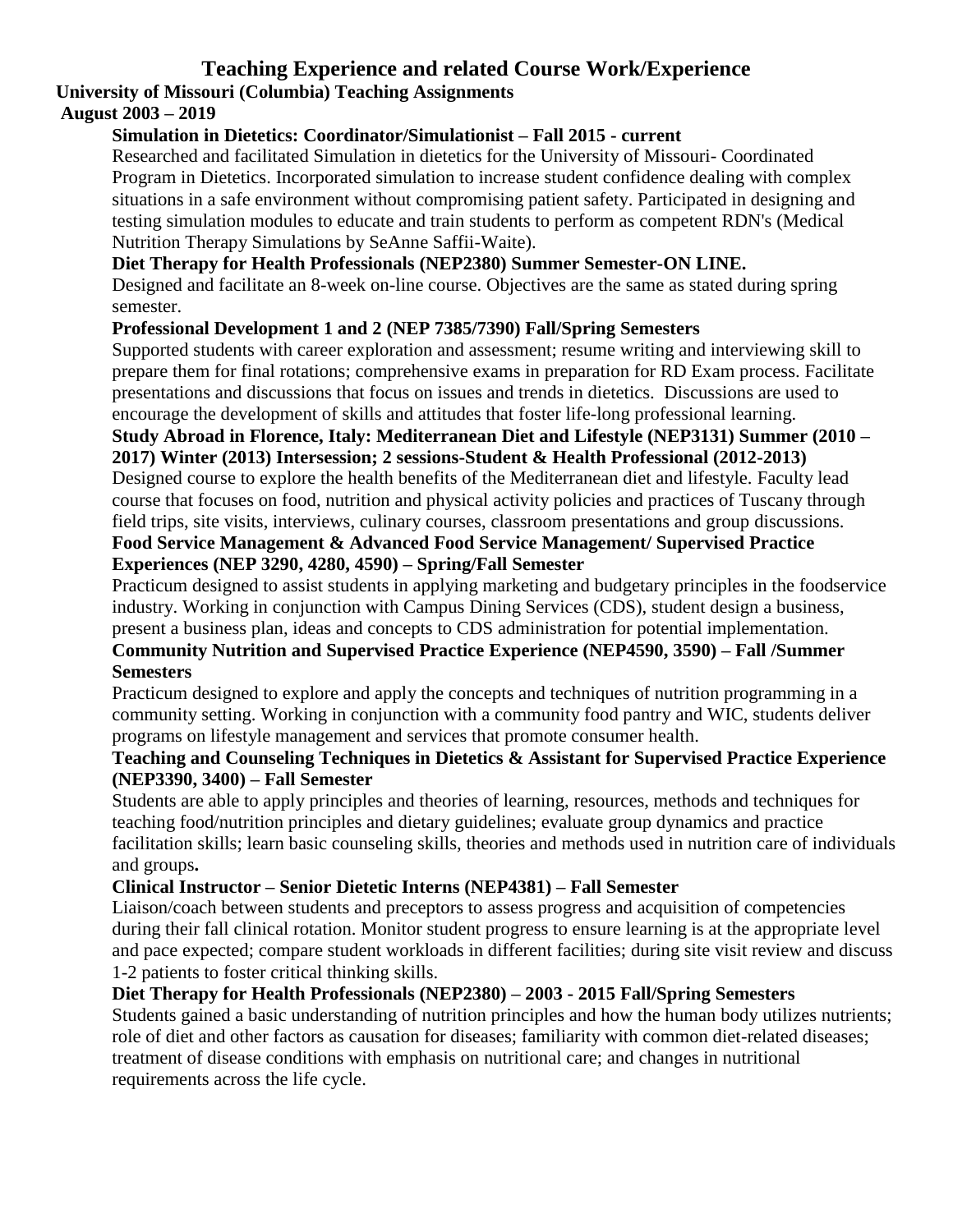### **Issues in Dietetics Practice – Senior Dietetic Interns (NEP4390) – Spring Semester**

Directed student facilitated lectures and discussions focused on issues and trends in dietetics. Discussions were used to encourage the development of skills and attitudes that foster life-long professional learning.

#### **Clinical Instructor – Junior Dietetic Interns (NS3370) – Spring Semester**

**Assisted s**tudents as they learned to implement the nutrition care process in the hospital; as well as, practice implementation of counseling principles and learning theories while counseling for behavioral change in the in-patient setting.

### **Jefferson City Medical Group: Weight Treatment Center, September 2009-December 2011.**

Conducted private sessions with enrollees, identifying problems, offering strategies/tips and setting goals; conducted group sessions on nutrition relative to weight loss and maintenance. Developed individualized meal plans for enrollees as needed. Implemented Motivational Interview strategies to assist patients with significant behavior change leading to lasting outcomes.

## **Longitude Health, Inc. – Nutrition and Exercise Blogger Host:**

**MyHealthVillage.com** is a web based site where members come together to share their interests in living better longer. **August 2008 – October 2011**

Longitude health, Inc. provides incentive-driven health and productivity management solutions that encourage employers, physicians, health coaches, consumers and peers to collaborate on their journey to improved health. Facilitated improvements in health indicators for three employers in Macon County, Georgia with employee health improvement through facilitated workshops.

#### **Boone Hospital Center, September 2000 – December 2008**

Certified Diabetes Educator-co-facilitator of Diabetes Self-Management Education assessments and classes. Cardiac rehabilitation nutrition educator, and community/corporate health & wellness education**.**

## **Medtronic – Minimed, Inc. – Community Outreach Diabetes Education**

Training for persons with diabetes interested in insulin pump therapy, and those currently using pump therapy. **October 2005 – August 2007**

**Novo Nordisk Pharmaceuticals, Inc. – Diabetes Educator Connection Consultant, Fall 2005 -** In office diabetes insulin initiation training of primary care physicians' office staff.

## **St. Joseph Medical Center, June 1999 - May 2000**

Medical nutrition therapy outpatient counseling for patients with Diabetes Mellitus, Vascular Disease, at risk pregnancy and basic nutrition counseling for weight loss.

# **Illinois State University Teaching Assignments, August 1996 - May 2000**

Graduate Teaching Assistant: August '92 - May '95 Principles of Food Preparation Nutrition in the Life Span Nutrition for Health and Physical Fitness Contemporary Issues in Family and Consumer Sciences Dynamics of U.S. Contemporary Health Issue

## **Diversity Trainer**

Affirmative Action Workshops for Allstate Ins. Co.-Train the trainer facilitator, , Kansas City Region, June '88 - March '90.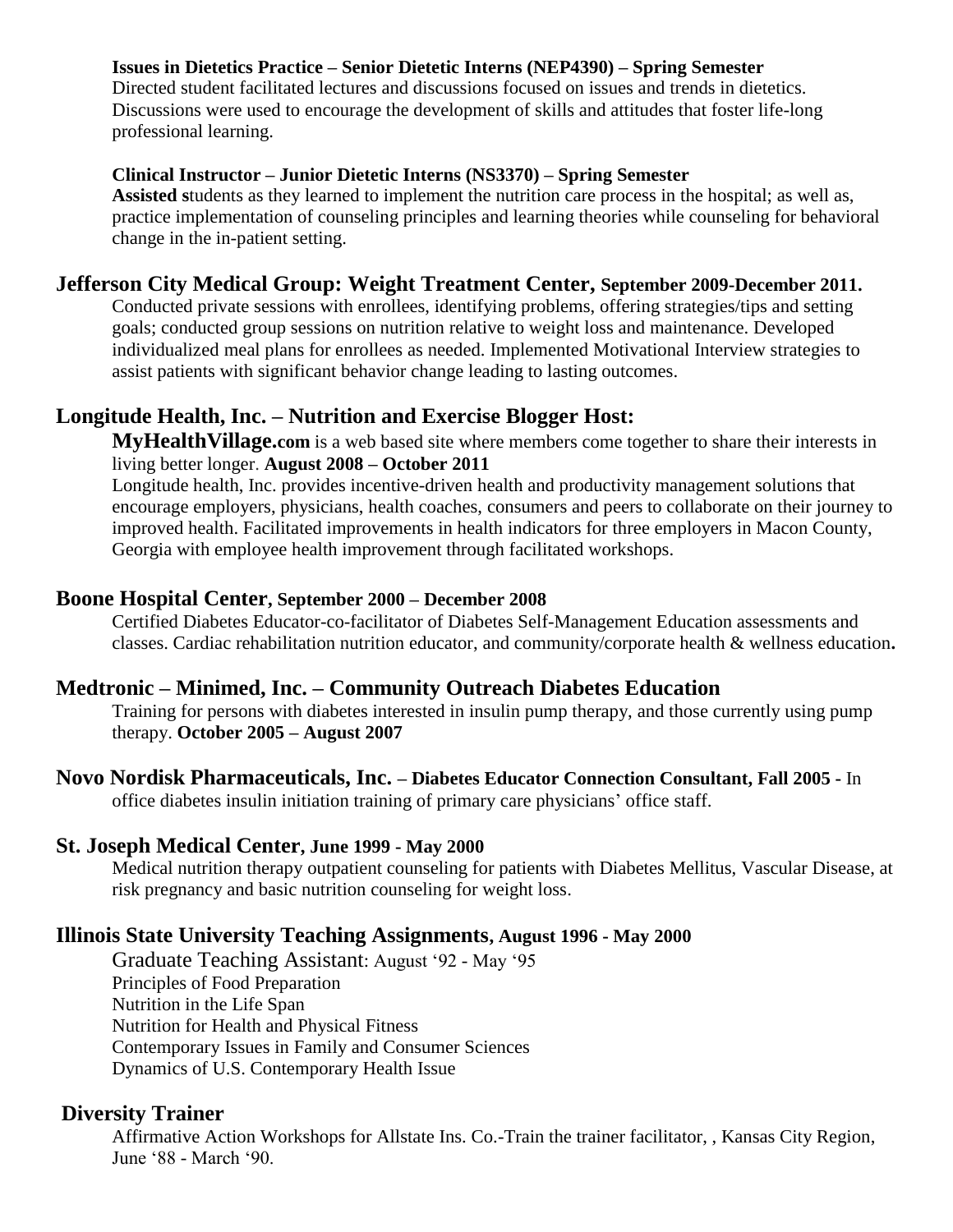# **Publication and Presentations**

**Today's Dietitian: July 2018, Vol.20 No 7 –** Using Simulation in Dietetics Education; Page 30 Content Facilitator

**Association of Standardized Patient Educators Annual Conference 2018: Kansas City, MO Tuesday, June 19, 2018** 

Innovations in Dietetics Education: New Kids on the Block – Poster Session

**FNCE 2017: Food & Nutrition Conference & Expo – Preconference workshop, Chicago, IL - Saturday, October 21, 2017**

> Innovations in Education: Utilizing Dietetics Simulation for Clinical Experience Session # 486

**Association of Nutrition Department & Programs and Council for Food Science Administration Meeting, MU-Columbia, MO – Wednesday, October 25, 2017**

Incorporating Simulation in Dietetics Education: University of Missouri-Coordinated program in Dietetic: Our journey in Simulation and application. Incorporating Simulation – Bridging the gap between classroom and clinical experience.

**The Missouri Beef Council – Radio Spots; February 2009 –** National Nutrition Month

**MyHealthVillage.com (YouTube) – Video; August 2008** - Making sense of a low salt diet.

**28th Annual Dialysis Conference, March 1-4, 2008 Orlando, Florida,** "What Can I Eat? Teaching Individuals with Diabetes to Eat Healthfully" Training geared toward health educators.

**National Association of Blacks in Criminal Justice, 31st Annual Conference and Training Institute, July 18-22, 2004 Jacksonville, Florida,** "Diabetes and Cardiovascular Prevention and/ Management through Diet and Exercise**"**

**Abstract: Hudson, L. and Nnakwe, N. 1995.** "Diet, Alcohol and Medication Practices of African American Older Persons". Federation Proceedings 1059.A182 Presentation

# **Professional Memberships**

**The Central Missouri Academy of Nutrition & Dietetic The Academy of Nutrition and Dietetics**

- NOBIDAN
- Diabetes Care Practice Group (2011-2012)

**American Association of Diabetes Educators** (2004 – 2012)

# **Honors & Awards**

- **Fellow of the Academy of Nutrition and Dietetics – FAND,** May 2020
- **Outstanding Dietetic Educator Award for the Academy of Nutrition and Dietetics, Region 2 –** 2016
- **The Academy of Nutrition and Dietetics- Diversity Leaders Award & Training Program** 2009 2011
- **Missouri Emerging Dietetic Leader -** 2009